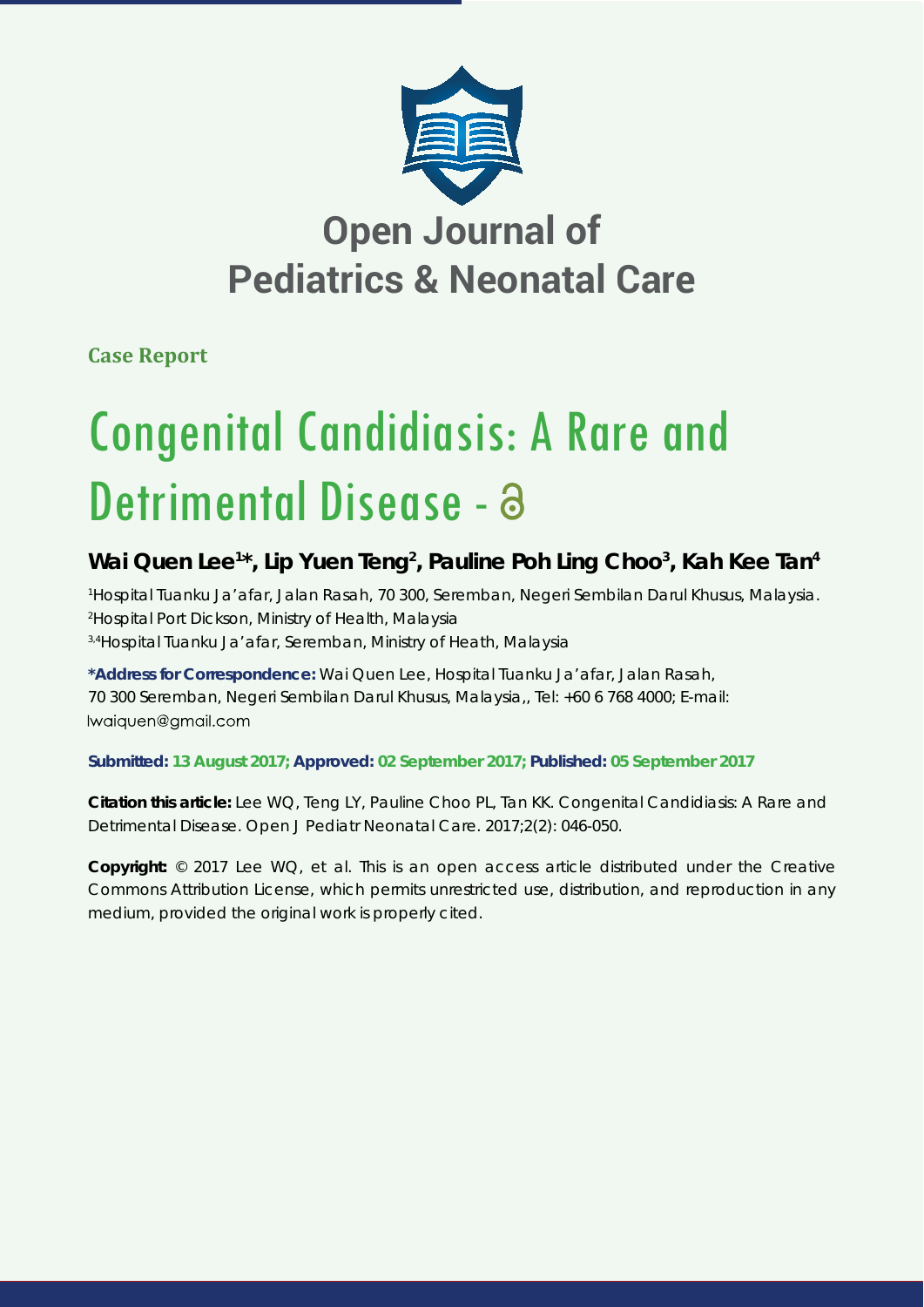#### **ABSTRACT**

Congenital Candidiasis is extremely rare, with clinical manifestations ranging from localized skin disease to systemic involvement. Firm recommendations for the management of congenital Candidiasis are difficult to be made due to rarity of the disease. We are reporting a preterm infant who was diagnosed with invasive congenital Candidiasis with no mucocutaneous involvement but rapid clinical deterioration, resulting in early neonatal death. A baby girl, the first twin of a monochorionic diamniotic pregnancy with a gestation of 29 weeks and 5 days, was born not vigorous and intubated at birth. The child had hepatomegaly and pancytopenia from birth. At 15 hours of life, she was transfused with packed cells as haemoglobin was only 7.4 g/dl. She further deteriorated at 21 hours of life, with frequent desaturation and poor perfusion that required high ventilator settings and multiple crystalloid boluses. She developed coagulopathy, hemodynamic instability and succumbed at 32 hours of life. The baby's blood culture taken at 27 hours of life, peripheral and intracardiac post-mortem samples all showed pure growth of *albicans*. Mother's vaginal swab also showed pure growth of *albicans* but never treated with topical or systemic anti-fungal therapy. One of the most striking features of this infant is the rapid deterioration and pancytopenia from birth. Retrospectively, this made us consider whether systemic anti-fungal should have been started at birth.

**Keywords:** Congenital; Candidiasis; Preterm

#### **INTRODUCTION**

Congenital Candidiasis is extremely rare in term and preterm infants, with <100 cases reported in medical literature[1,2] . It presents with in the first six days of life with varied clinical manifestations ranging from localized skin disease to invasive disease i.e. pneumonia, meningitis, sepsis, and death [3]. About 10-35% of women have candidial valginitis during pregnancy, but only < 1% develop candidial chorioamnionitis [1-4]. Candidial chorioamnionitis has been associated frequently with preterm labour and intrauterine fetal death than with congenital Candidiasis [3,4].

Due to its rarity, firm recommendations on the management of congenital Candidiasis are difficult to be made. It is mainly based on anecdotal experience.

Here, we have a premature infant, who is the first twin of a Mono Chorionic, Diamniotic (MCDA) pregnancy with severe congenital Candidiasis leading to septicaemia shock and death.

#### **CASE REPORT**

A preterm girl, 1.65kg was born via spontaneous vaginal delivery at 29weeks 5 days to a Para 1 mother with MCDA pregnancy. Her second twin was a 1.21kg girl. The mother was admitted at 28 weeks of gestation for premature contractions and completed two doses of intramuscular dexamethasone and intravenous magnesium sulphate. High vaginal swab showed pure growth of *Candida albicans* but she was not treated with any antifungal. She subsequently complained of whitish vaginal discharge 3 days before delivery.

She went into spontaneous labour at 29 weeks 5 days. Intramuscular dexamethasone was given before delivery. The first twin (index patient) had secondary apnea shortly after birth with Apgar scores of  $3^{1}/5^{5}$  and was incubated for poor respiratory effort. Apgar scores improved to  $6^{10}/9^{15}$ .

The baby was put on conventional mechanical ventilation but subsequently had multiple episodes of desaturation. Her abdomen was distended with hepatomegaly (2cm below the costal margin). There were no mucocutaneous manifestations. However, she had rapidly worsening pancytopenia within 12 hours after birth (Table 1).

She further deteriorated at 21 hours of life. She developed shock, requiring multiple crystalloid boluses and inotropes. She also had coagulopathy with left grade II Intraventricular haemorrhage requiring packed cell and fresh frozen plasma transfusions. Bedside echocardiogram showed poor cardiac contractility with tricuspid regurgitation. Despite absence of pneumothorax or worsening pneumonia (Figure 1), the baby was unable to maintain saturation with either conventional or high frequency ventilation. She finally succumbed to her illness at 32 hours of life.

Blood culture taken at 27 hours of life and post-mortem blood from intracardiac and peripheral samples all showed pure growth of *Candida albicans*. The mother's antenatal and postnatal vaginal swabs also showed pure growth of *Candida albicans*.

The second twin was relatively well. Because of the first twin's culture positivity, she was empirically covered with IV Fluconazole for 2 weeks. Both her blood and urine cultures had no growth. She was discharged well on day 16 of life with a weight of 1.79kg.

#### **DISCUSSION**

Invasive Candidiasis is a frequent nosocomial infection in neonatal intensive care units<sup>11</sup> while congenital Candidiasis is a rare entity for which no treatment protocol is available to date.

Congenital Candidiasis manifests widely, ranging from diffuse skin eruptions to systemic disease, causing intrauterine or early

| <b>Table 1:</b> Full blood count results of the index patient taken at 3 hours, 13 hours<br>and 27 hours of life. *Packed cell was transfused at 15 hours of life. |         |          |          |  |  |  |
|--------------------------------------------------------------------------------------------------------------------------------------------------------------------|---------|----------|----------|--|--|--|
| <b>Hours of Life</b>                                                                                                                                               | 3 hours | 13 hours | 27 hours |  |  |  |
| Haemoglobin (g/dl)                                                                                                                                                 | 8.9     | $7.4*$   | $11.3*$  |  |  |  |
| <b>Total White Counts</b><br>(x10 <sup>9</sup> /L)                                                                                                                 | 2.1     | 14       | 3.3      |  |  |  |
| Platelet (x10 <sup>9</sup> /L)                                                                                                                                     | 168     | 144      | 56       |  |  |  |



**Figure 1:** Chest x-rays of the index patient taken at 5 hours of life (left) and at 15 hours of life (right).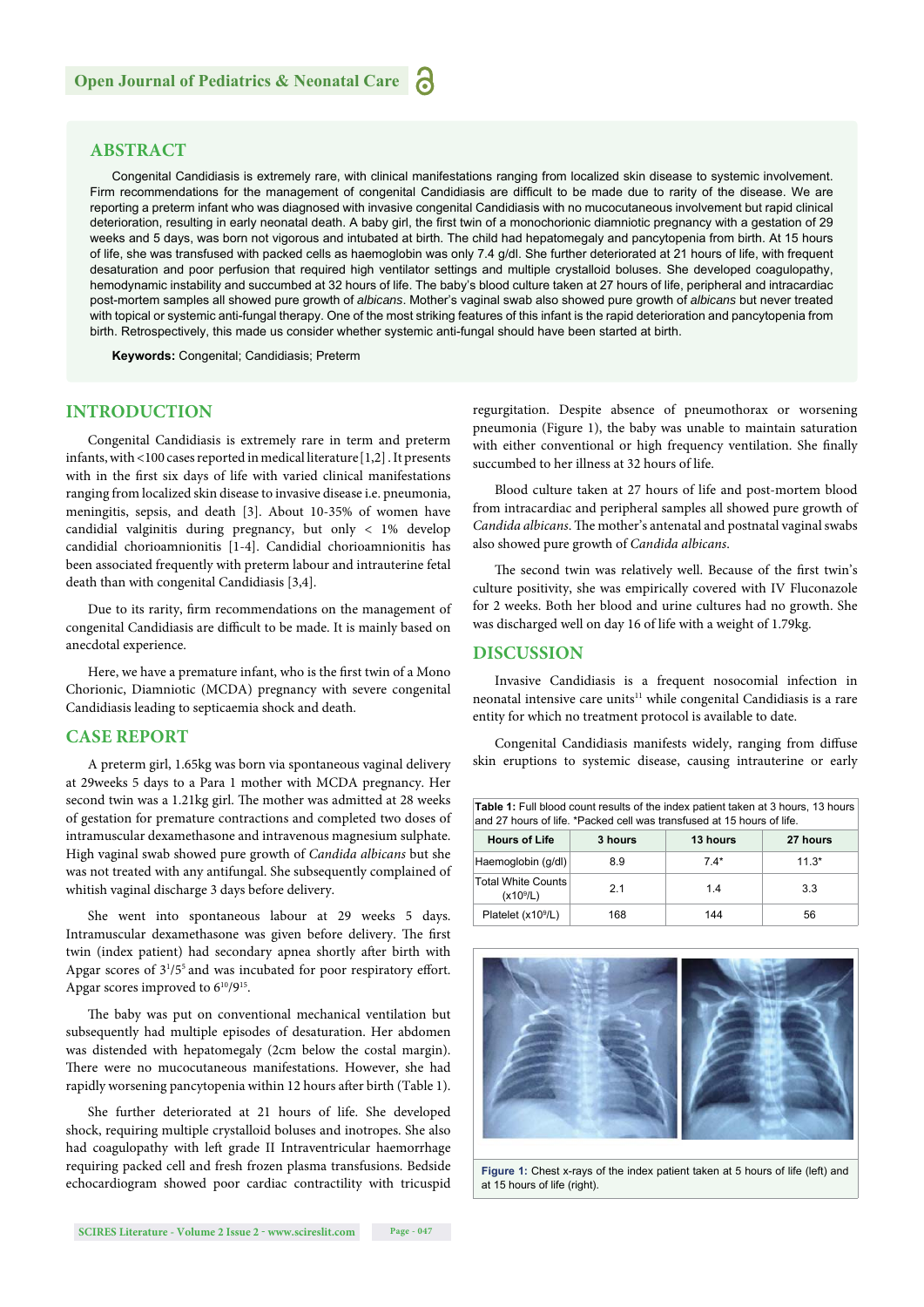#### **Open Journal of Pediatrics & Neonatal Care**

neonatal death [12]. Diana et al described the typical appearance of congenital cutaneous Candidiasis as "white dots on the placenta and red dots on the baby" [11-15]. This refers to white micro abscesses on placenta and umbilical cord which can be diagnosed microscopically and are suggestive of *Candida* placentitis, and generalized eruption of erythematous macules, papules and/or pustules on the newborn [2]. Skin scraping microscopy will show pseudohyphae [2].

The condition is acquired via ascending infection or during delivery. Like this patient, most cases have been reported with intact amniotic membranes. There is evidence that *Candida albicans* can penetrate intact membranes causing vertical transmission [14]. For our patient, the mother had premature contractions and significant vaginal discharge caused by *Candida* infection. She was never treated with anti-fungal prior to delivery as there was no clinical Chorioamnionitis and *Candida albicans* is a common commensal in the female genitalia.

To date, < 100 cases of congenital Candidiasis have been reported [11-16]. In addition to our patient, we found another 10 case reports describing invasive congenital Candidiasis through Pub Med search as far back as year 2000 (Table 2). Six literatures reported twin

pregnancies, while 4 reported singleton pregnancies. There were 9 preterm deliveries (82%) at 26-34 weeks and birth weights ranging 425-2362g [6-14]. Among the 15 preterm babies, 9 cases including one intrauterine death had candidemia sepsis and 6 of them died (5 died on day 1-4 of life) [6-14]. For the 9 cases of systemic Candidiasis, one presented with intrauterine death, six with sepsis, one with skin rash only and one was asymptomatic [6-14]. For the 6 deaths, 3 had rapid clinical deterioration and died before systemic anti-fungal was initiated [6,9,10], just like our patient. Two cases were started on systemic anti-fungal after blood culture showed Candida [14]. For our patient, the blood culture was reported as *Candida* 12 hours after her demise. One patient who died at day 128 of life did not have detailed documentation on when anti-fungal was initiated [12]. For the 3 survivors of Candida septicaemia, two received early antifungal therapy as the mothers had candidial Chorioamnionitis [7] and candidemia sepsis [13] prior to delivery. One patient presented with typical rash at birth, relatively without features of candidemia sepsis [11]. In these reports, babies with only candiduria or cutaneous Candidiasis all survived [1,8,10,14].

Chen, et al described that for premature twins, first twins have

| Table 2: Summary of previous case reports on congenital candidiasis. |                                                               |                          |                                                |                                              |                                                     |                                                                                     |                                           |                                                                   |                        |
|----------------------------------------------------------------------|---------------------------------------------------------------|--------------------------|------------------------------------------------|----------------------------------------------|-----------------------------------------------------|-------------------------------------------------------------------------------------|-------------------------------------------|-------------------------------------------------------------------|------------------------|
| <b>Study</b>                                                         | Location<br>of Study                                          |                          | Singleton / Twin (Types)                       | <b>Gestation</b><br>(w:week)<br>(d: day)     | Birth Weight (g)                                    |                                                                                     | Mode of<br><b>Delivery</b>                | <b>Maternal presentation</b>                                      |                        |
| Chen, et al (2012)                                                   | Taiwan                                                        |                          | Twin (DCDA)                                    | 30w 6d                                       | T1: 2362 g<br>T2: 2055 g                            |                                                                                     | SVD                                       | Chorioamnionitis                                                  |                        |
| Pineda, et al (2012)                                                 | <b>USA</b>                                                    |                          | Twin (DCDA)                                    | 29w                                          | T1: 1440 g<br>T2: 1370 g                            |                                                                                     | <b>CS</b>                                 | Sepsis with Chorioamnionitis                                      |                        |
| Li, et al (2009)                                                     | Taiwan                                                        |                          | Singleton                                      | <b>26w</b>                                   | 770 g                                               |                                                                                     | SVD                                       | PROM 3 days before delivery;<br>Intarpartum pyrexia               |                        |
| Tiraboschi, et al (2008)                                             | Argentina                                                     |                          | Singleton                                      | 27w                                          | 1020 g                                              |                                                                                     | <b>CS</b>                                 | Chorioamnionitis                                                  |                        |
| Carmo, et al (2007)                                                  | Australia                                                     |                          | Twin (MCDA)                                    | 32w                                          | T1: 1694 g<br>T2: 1740 g                            |                                                                                     | CS                                        | Chorioamnionitis                                                  |                        |
| Krallis, et al (2006)                                                | Greece                                                        |                          | Twin (DCDA)                                    | 26w 4d                                       | T1:<br>425 g<br>T2:<br>535 g                        |                                                                                     | <b>SVD</b>                                | Not specified                                                     |                        |
| Wang, et al (2006)                                                   | Taiwan                                                        | 2 Singleton case reports |                                                | C1:34w<br>C2: 38w                            | C1: 2012 g<br>C2: 3390 g                            | <b>CS</b><br><b>CS</b>                                                              |                                           | C1: PV discharge 3 months before<br>delivery<br>C2: Not specified |                        |
| Aldana, et al (2005)                                                 | Mexico                                                        |                          | Singleton                                      | Full term                                    | 2540 g                                              |                                                                                     | <b>CS</b>                                 | Vagnial discharge 3 weeks before<br>delivery                      |                        |
| Arai, et al (2002)                                                   | Japan                                                         |                          | Twin (Not Specified)                           | 29w                                          | T1: 1118 g<br>T2: 1169 g                            |                                                                                     | <b>CS</b>                                 | Chorioamnionitis                                                  |                        |
| Bender, et al (2000)                                                 | <b>USA</b>                                                    |                          | Twin (DCDA)                                    | 33w                                          | T1: 1664 g<br>T2: 1488 g                            |                                                                                     | <b>CS</b>                                 | Chorioamnionitis                                                  |                        |
| <b>Study</b>                                                         | <b>Presentation of index</b><br>patients                      |                          | Day of<br><b>Presentation</b><br>(day of life) | Day of antifungal initiated<br>(day of life) |                                                     |                                                                                     | <b>Types of antifungal</b><br>initiated   | Organism<br>(type of specimen)                                    | <b>Outcome</b>         |
| Chen, et al (2012)                                                   | $T1:$ Day 1<br>T1: Sepsis, skin rash<br>T <sub>2</sub> : None |                          | $T1:$ Day 2<br>$T2:$ Day 2                     |                                              | T1: Amphotericin B<br>1mg/kg/day<br>T2: Fluconazole |                                                                                     | T1: C. albicans<br>(blood, urine, sputum) | T1: Died on day<br>4 of life<br>T2: Alive                         |                        |
| Pineda, et al (2012)                                                 | T1: None<br>T2: None                                          |                          | T2: None                                       |                                              | T1: Day 1<br>$T2:$ Day 1                            | 12mg/kg/day<br>T1: Amphotericin B<br>5mg/kg/day<br>T2: Amphotericin B<br>5mg/kg/day |                                           | T2: C. albicans (urine)<br>T1: NG (blood)<br>T2: C. kefyr (blood) | T1: Alive<br>T2: Alive |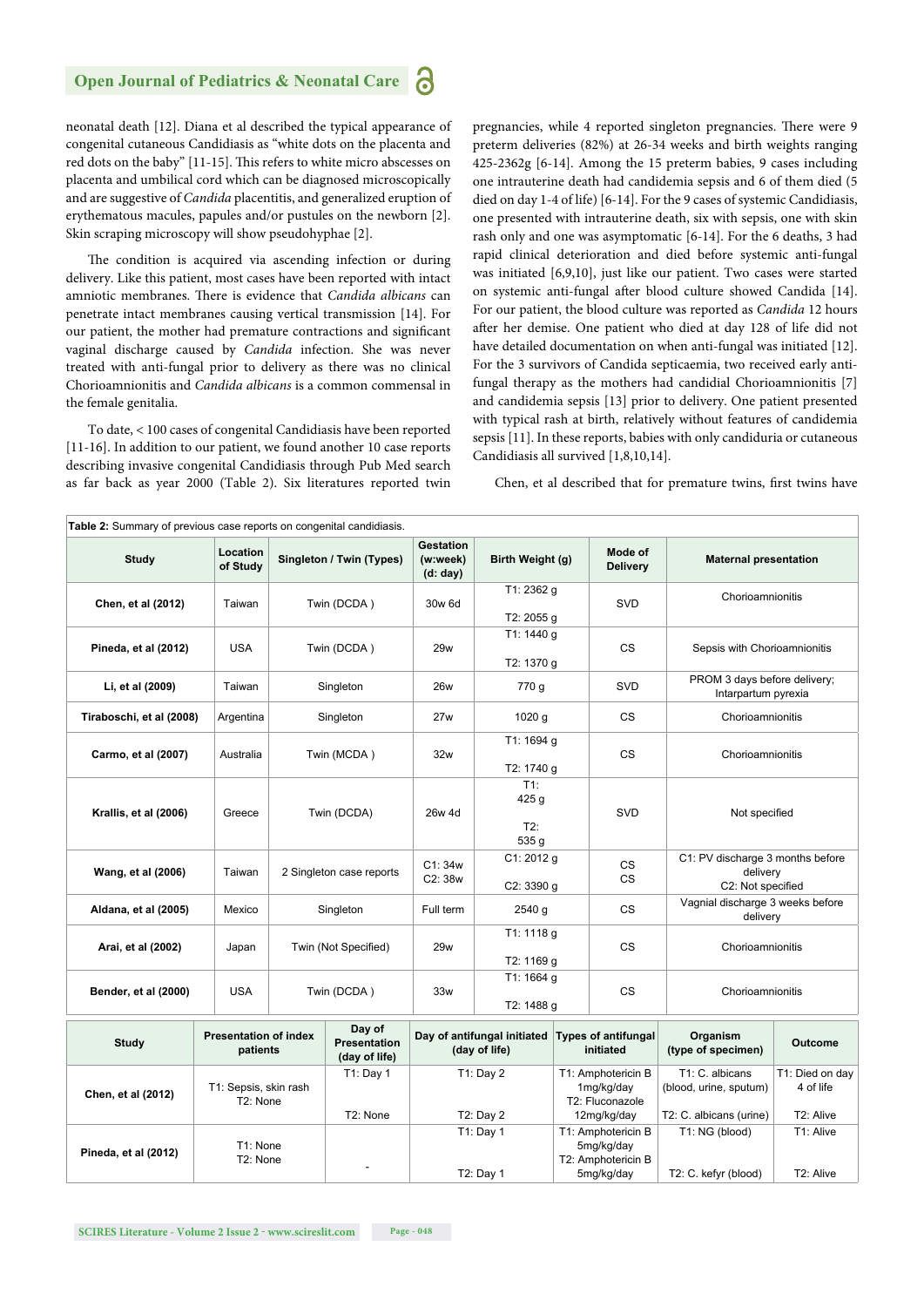#### **Open Journal of Pediatrics & Neonatal Care**

| Li, et al (2009)                                                                                                                                                                                                                                                                                 | Skin rash, sepsis               | Day 1                         | Day 1                                    | Amphotericin<br>B for 21 days:<br>Caspofungin for 28<br>days  | C. albicans (skin,<br>blood)                       | Died on day 128<br>of life   |
|--------------------------------------------------------------------------------------------------------------------------------------------------------------------------------------------------------------------------------------------------------------------------------------------------|---------------------------------|-------------------------------|------------------------------------------|---------------------------------------------------------------|----------------------------------------------------|------------------------------|
| Tiraboschi, et al (2008)                                                                                                                                                                                                                                                                         | Skin rash                       | Day 1                         | Not clearly specified                    | Amphotericin B<br>1mg/kg/day                                  | C. albicans<br>(blood, umbilical<br>catheter tip)  | Alive                        |
| Carmo, et al (2007)                                                                                                                                                                                                                                                                              | T1: Sepsis                      | T1: Day 1                     | T1: Not started                          | T1: Not started                                               | T1: C. albicans (blood)                            | T1: Died on day<br>1 of life |
|                                                                                                                                                                                                                                                                                                  | T2: Skin rash                   | $T2:$ Day $3$                 | $T2:$ Day 3                              | T2: Amphotericin B                                            | T <sub>2</sub> : C. albicans<br>(skin, nasal swab) | T2: Alive                    |
| Krallis, et al (2006)                                                                                                                                                                                                                                                                            | T1: Sepsis                      | $T1:$ Day 1                   | T1: Day 1                                | T1: Amphotericin B                                            | T1: C. parapsilosis<br>(blood)                     | T1: Died on day<br>3 of life |
|                                                                                                                                                                                                                                                                                                  | T2: Sepsis                      | T2: Day 1                     | T2: Not started                          | T2: Not started                                               | T2: C. albicans (blood)                            | T2: Died on day<br>1 of life |
| Wang, et al (2006)                                                                                                                                                                                                                                                                               | C1: Skin rash pneumonia         | C1: Day 1                     | $C1:$ Day 1                              | C1: Amphotericin B<br>C2: Topical                             | C1: C. albicans (urine).<br>NG (blood)             | C1: Alive                    |
|                                                                                                                                                                                                                                                                                                  | C2: Pneumonia then skin<br>rash | C2: Day 2                     | C2: Day 2 (topical), Day 5<br>(systemic) | Clotrimazole from<br>day 2; Amphotericin<br>B from day 5      | C2: C. albicans (urine,<br>skin), NG (blood)       | C2: Alive                    |
| Aldana, et al (2005)                                                                                                                                                                                                                                                                             | Skin rash and pneumonia         | Day 1                         | Not clearly specified                    | Amphotericin B<br>(dose not specified)                        | C. albicans (skin)<br>NG (blood)                   | Alive                        |
| Arai, et al (2002)                                                                                                                                                                                                                                                                               | T1: Sepsis                      | $T1:$ Day 1                   | $T1:$ Day 1                              | T1: Fluconazole<br>6mg/kg/day                                 | T1: C. glabrata (blood)                            | T1: Alive                    |
|                                                                                                                                                                                                                                                                                                  | T2: None                        | T2: None                      | T2: Not specified                        | T2: Not specified                                             | T2: NG (blood)                                     | T2: Alive                    |
| Bender, et al (2000)                                                                                                                                                                                                                                                                             | <b>T1: IUD</b><br>T2: Skin rash | <b>T1: IUD</b><br>$T2:$ Day 6 | <b>T1: IUD</b><br>$T2:$ Day 6            | <b>T1: IUD</b><br>T2: Oral Nystatin &<br>topical Clotrimazole | T1: C. albicans<br>(autopsy)<br>T2: NG (blood)     | <b>T1: IUD</b><br>T2: Alive  |
| Abbreviations: DCDA, Dichorionic Diamniotic; MCDA, Monochorionic Diamniotic; C1, Case 1; C2, Case 2; T1, First Twin; T2, Second Twin; CS, Caesareans<br>Section; SVD, Spontaneous Vaginal Delivery; PROM, Premature Rupture of Membrane; IUD, Intrauterine Death; NG, No Growth; PV, Per Vagina. |                                 |                               |                                          |                                                               |                                                    |                              |

higher risk of invasive disease compared to second twins [14]. First twins are the first to be affected by ascending infection while second twins are usually infected during delivery [14]. Thus, second twins are generally less severely affected than first twins, as observed in 4 out of 6 twin case reports [6,7,10,14] and in our patient.

For our index patient, a striking feature was pancytopenia from birth with rapid clinical deterioration. The baby did not have mucocutaneous involvement, but presented with fulminant systemic infection, leading to multi-organ failure. Chest radiographs did not show changes likely to have caused secondary apnoea and the subsequent clinical deterioration. This made us consider retrospectively whether systemic anti-fungal should have been started when she deteriorated, with decreasing white cell and platelet counts.

From our review, we noticed that babies with positive candidial growth on blood cultures generally had worse outcomes than those with cutaneous Candidiasis or candiduria. Early recognition of congenital Candidiasis with prompt systemic anti-fungal was crucial [14]. The clinical course became fulminant and anti-fungal therapy was ineffective when there were features of candidemia sepsis [14]. Therefore, it is important to have a high index of suspicion for congenital Candidiasis especially if there is significant maternal fungal infection and invasive procedures like cervical cerclage, intrauterine device and amniocentesis [14]. In the presence of risk factors, we should consider systemic anti-fungal early if there is no clinical improvement with antibiotics [14].

#### **CONCLUSION**

We report a case of invasive congenital Candidiasis with no mucocutaneous involvement in a preterm twin pregnancy, who had rapid clinical deterioration within the first two days of life, resulting in early neonatal death. We postulate that the patient's outcome

may have been improved if systemic anti-fungal was initiated early. However, due to the uncertainty of this rare congenital infection, more evidence is required to change current guidelines.

#### **ACKNOWLEDGEMENTS**

This work was supported by the Department of Paediatrics, Hospital Tuanku Ja'afar, Seremban.

#### **REFERENCES**

- 1. Carlos Aldana-Valenzuela, Margarita Morales-Marquec, Javier Castellanos-Martinez & Manuel DeAnda-Gómez. Congenital Candidiasis: A Rare and Unpredictable Disease. J Perinatol. 2005; 25: 680-2. https://goo.gl/Mueii6
- 2. Darmstadt GL, Dinulos JG & Miller Z. Congenital cutaneous candidiasis: clinical presentation, pathogenesis, and management guidelines. Pediatrics. 2000; 105: 438-44. https://goo.gl/KTmkT7
- 3. Cotch MF, Hillier SL, Gibbs RS & Eschenbach DA. Epidemiology and outcomes associated with moderate to heavy Candida colonization during pregnancy. Vaginal Infections and Prematurity Study Group. Am J Obstet Gynecol. 1998; 178: 374-80. https://goo.gl/TFp3uu
- 4. Roque H, Abdelhak Y & Young BK. Intra amniotic candidiasis. J Perinat Med 1999; 27: 253−262.
- 5. Qureshi F, Jacques SM, Bendon RW, Faye-Peterson OM, Heifetz SA, Redline R, et al. Candida funisitis. A clinicopathologic study of 32 cases. Pediatr Dev Pathol. 1998; 1: 118-24. https://goo.gl/3njrMR
- 6. Friebe-Hoffmann U, Bender DP, Sims CJ, Rauk PN. Candida albicanschorioamnionitis associated with preterm labour and sudden intrauterine demise of one twin. A case report. J Reprod Med. 2000; 45: 354- 6. https://goo.gl/gB9Xbx
- 7. Arai H, Goto R, Matsuda T, Saito S, Hirano H, Sanada H, Sato A, Takada G. Case of Congenital Infection with Candida Glabrata In One Infant In A Set Of Twins. Pediatr Int. 2002; 44: 449-50. https://goo.gl/1GXqRj
- 8. Wang SM, Hsu CH, Chang JH. Congenital Candidiasis. PediatrNeonatol. 2008; 49: 94-96. https://goo.gl/oAyn5c